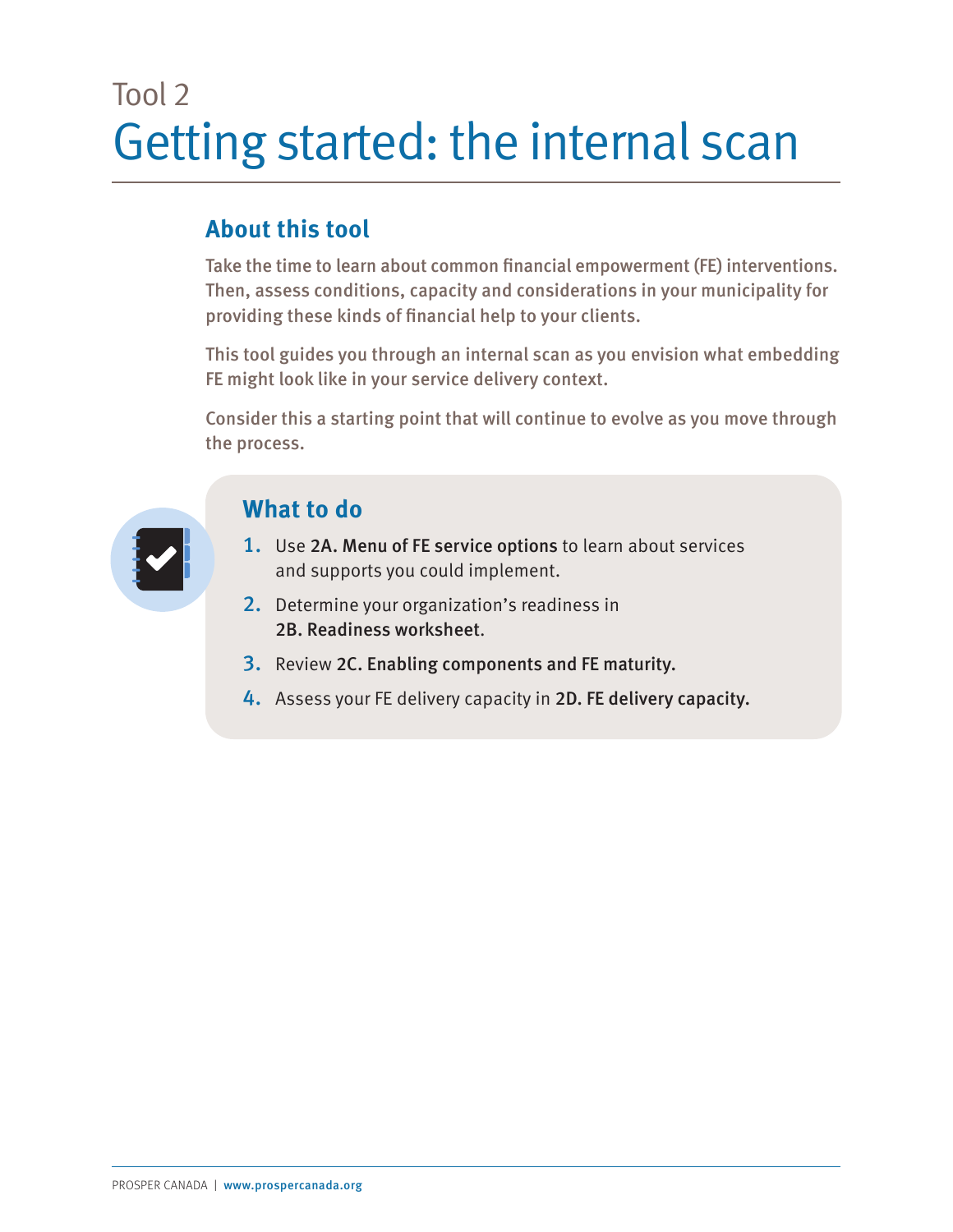## 2A. Menu of FE service options

Financial empowerment refers to services and supports that mitigate and reduce poverty for Canadians – ranging from individual interventions like financial coaching, tax filing supports, and access to benefits – through to more systemic interventions that push towards safe financial products and consumer protection.

At the municipal level, financial literacy and coaching, tax filing and access to benefits are keystone financial empowerment interventions.

Below is a list of common FE interventions. It is not an exhaustive list, but a good starting place as you consider services that would best support your clients and program objectives.

## **Does your municipality already provide any of these services?**



Free tax preparation assistance To help file taxes and increase income through credits and benefits



### Financial education (e.g. workshops, online learning modules)

To build financial capability and money management skills, like budgeting, saving, and debt management.



#### Access to safe and affordable financial products and bank accounts

To connect people with financial products that are low-cost, convenient, and transparent.



#### Free ID clinics

To help those who may lack the ID needed for benefits applications or other services. Free one-on-one financial coaching To help achieve financial goals.



Free one-on-one financial counselling To help solve immediate financial issues.

Not-for-profit credit counselling To help manage and pay down debt; and

## Access to income-boosting credits and benefits

build or re-build credit.

To help screen for eligibility, support the application process, and refer to additional services.

### Incentivized savings programs (e.g. matched savings programs)

To help build wealth and save for goals, like an asset purchase or other expense

#### Access to government savings incentives, like TFSAs, RESPs, and RDSPs.

To help build wealth and save for goals, like an asset purchase, education, or other expenses



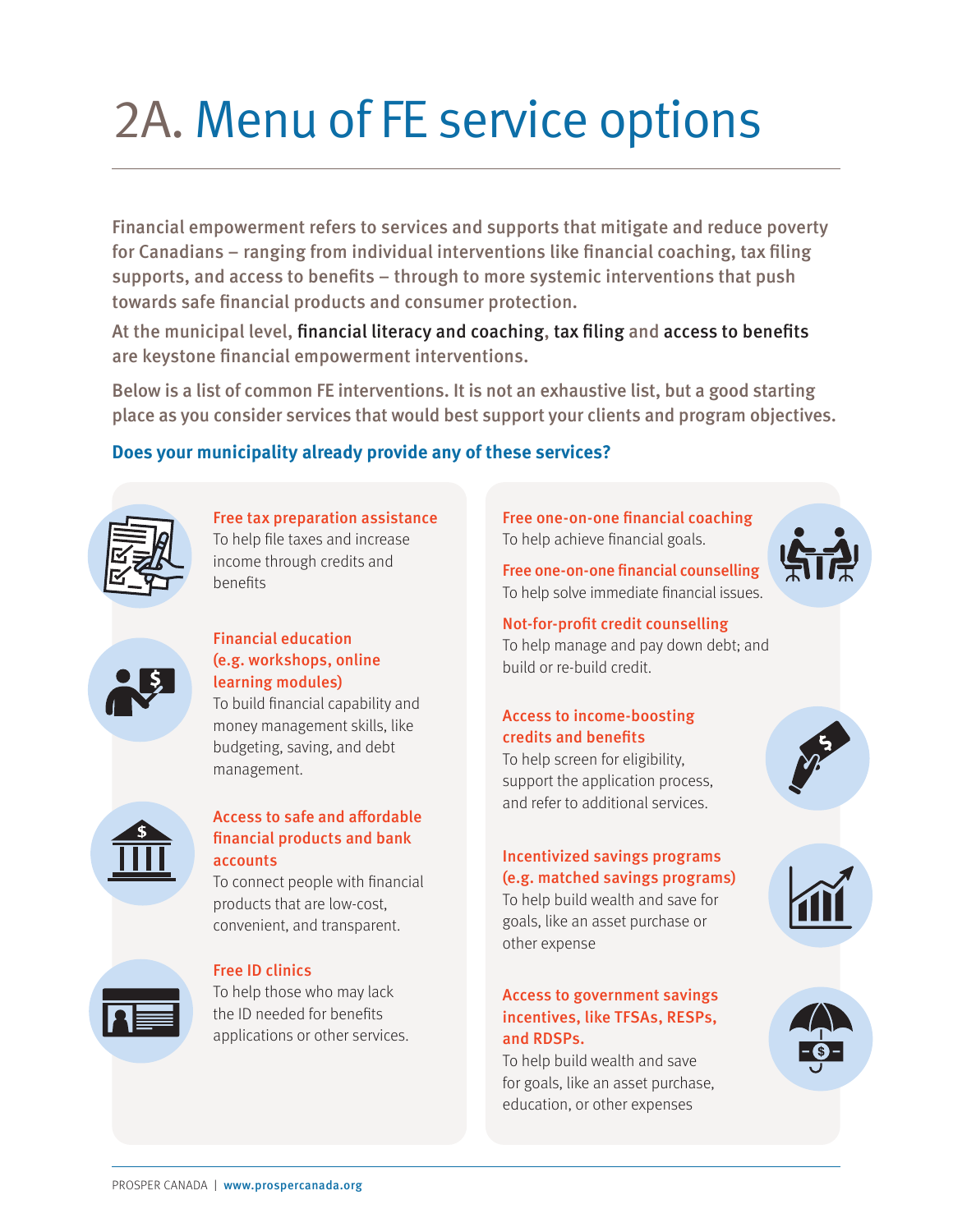## 2B. Readiness worksheet

Below are five critical elements to consider as you shape your vision for financial empowerment. For each element:

- complete the prompts suggested.
- refer to the "Questions to consider" for guidance.

Think of this as a starting point only. You can revisit and refine these as you and your team move through the process of embedding FE.

## **1. Priority services and supports**

Think back to the options you looked at in 2A. Menu of FE service options.

#### Questions to consider:

- Which FE supports would help our clients achieve greater financial stability and resilience?
- Which supports do we have some experience or capacity to provide?

Jot down 2-3 FE services that might make sense to start with.

## **2. Strategic alignment**

Your initial vision should strive to find alignment between the municipality's strategic plan, poverty reduction objectives, and FE objectives. This will strengthen the case for approval and funding of your efforts.

#### Questions to consider:

- How do the current priorities in our municipality's strategic plan overlap with the objective of increasing the financial wellbeing of people living on a low income?
- How could increasing the financial well-being of clients support us in achieving the goals in our strategic plan?
- What objectives in our current strategic plan relate to poverty reduction?

### List municipal objectives related to poverty reduction and the need to increase financial well-being of people living on low income:



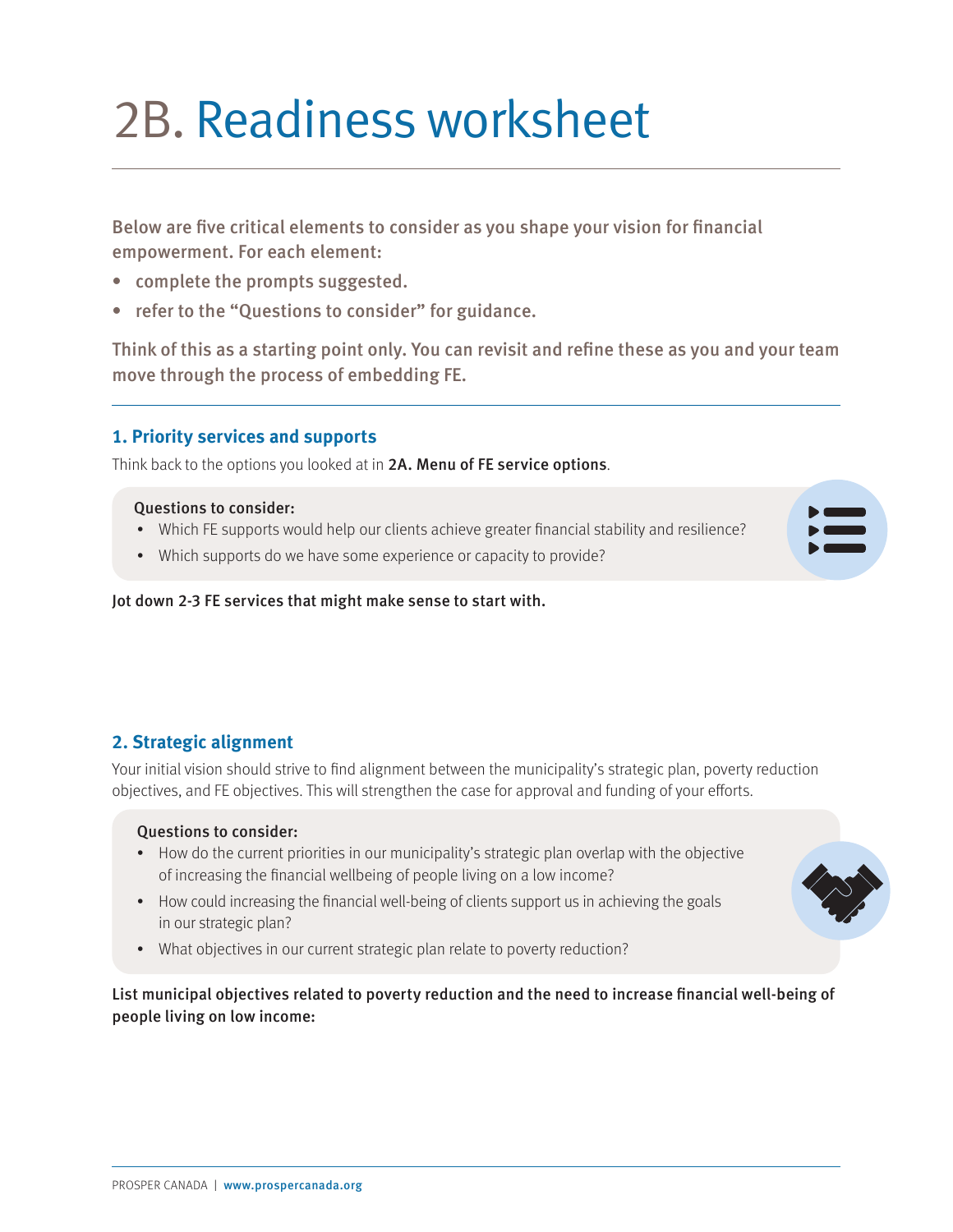## 2B. Readiness worksheet

## **3. Local champions at the leadership level**

To drive the vision forward, you need FE champions at the leadership level to help promote the work within the municipality, unlock city resources, and secure political will. One person alone can't drive the vision forward.

#### Questions to consider:

- For the initial vision to come to pass, who at the leadership level within the city would need to be involved?
- Are there currently existing champions at the leadership level who are excited about this work?
- Who else is well-positioned to promote this work, unlock city resources, and secure political will?

You need an energized team. List names & positions of people below.

## **4. Staff capacity**

It is important to have staff member(s) with some capacity, even if limited, to carry out the work on the frontlines.

#### Questions to consider:

- Are there staff who have expressed interest in this area or recognized the need for financial empowerment interventions to better serve community members?
- What amount of time can be realistically dedicated to this work?
- What knowledge, experience, and strengths do staff currently have that can support this initiative? What other supports might they need?

List staff who might be well placed to carry this work forward and the time available for this work.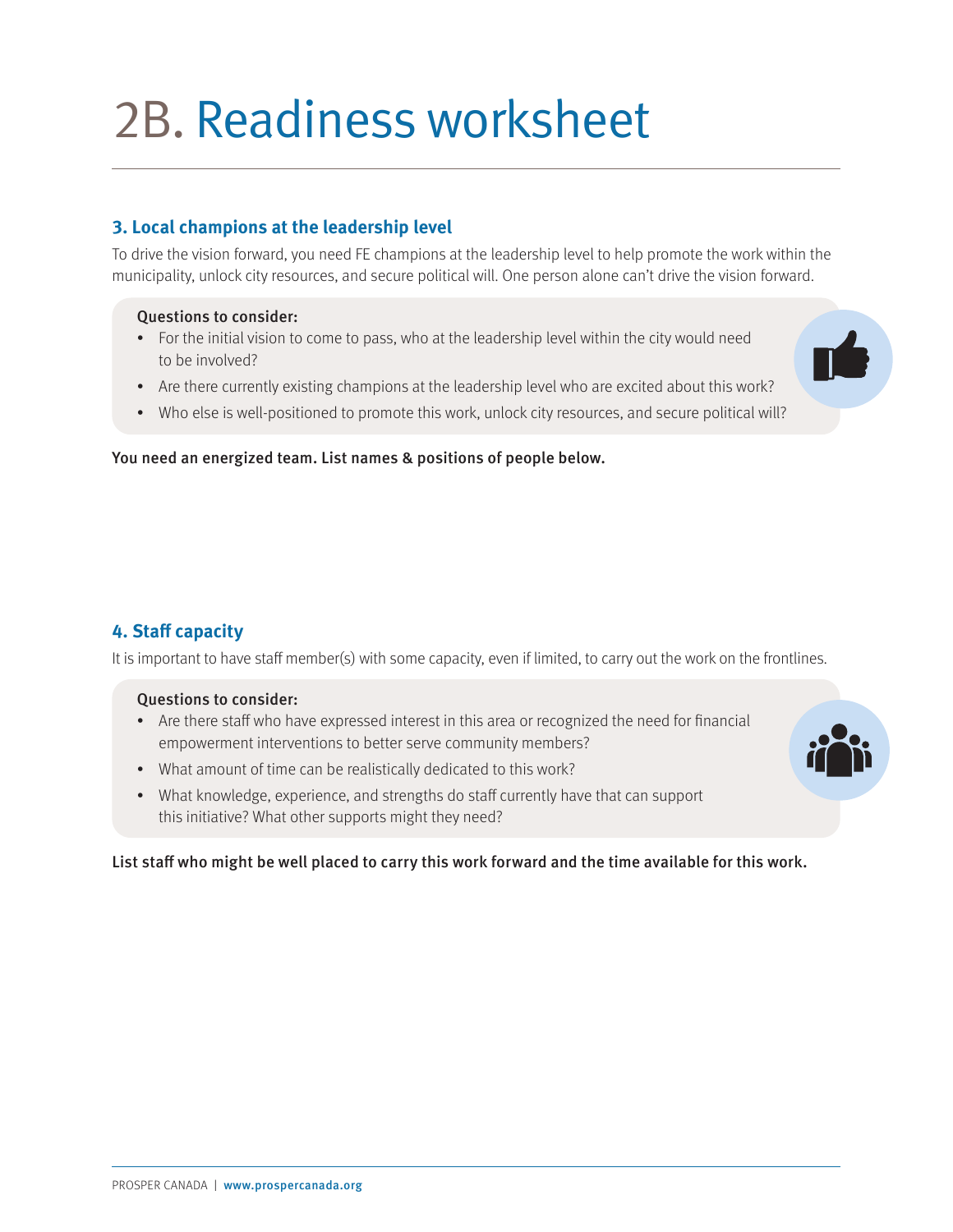## 2B. Readiness worksheet

## **5. Opportunities / Constraints**

It is helpful to identify existing or upcoming opportunities that you can leverage, as well as constraints that may impact this work.

#### Questions to consider:

- What unique windows of opportunities at your municipality could have an impact on this work? (For example, any parallel or complimentary initiatives that are ongoing? New budget developments? Reorganizations?)
- Are there constraints at your municipality that would have an impact on this work?
- What barriers or challenges do you anticipate as you move forward with this work?

#### List opportunities

List constraints / barriers / challenges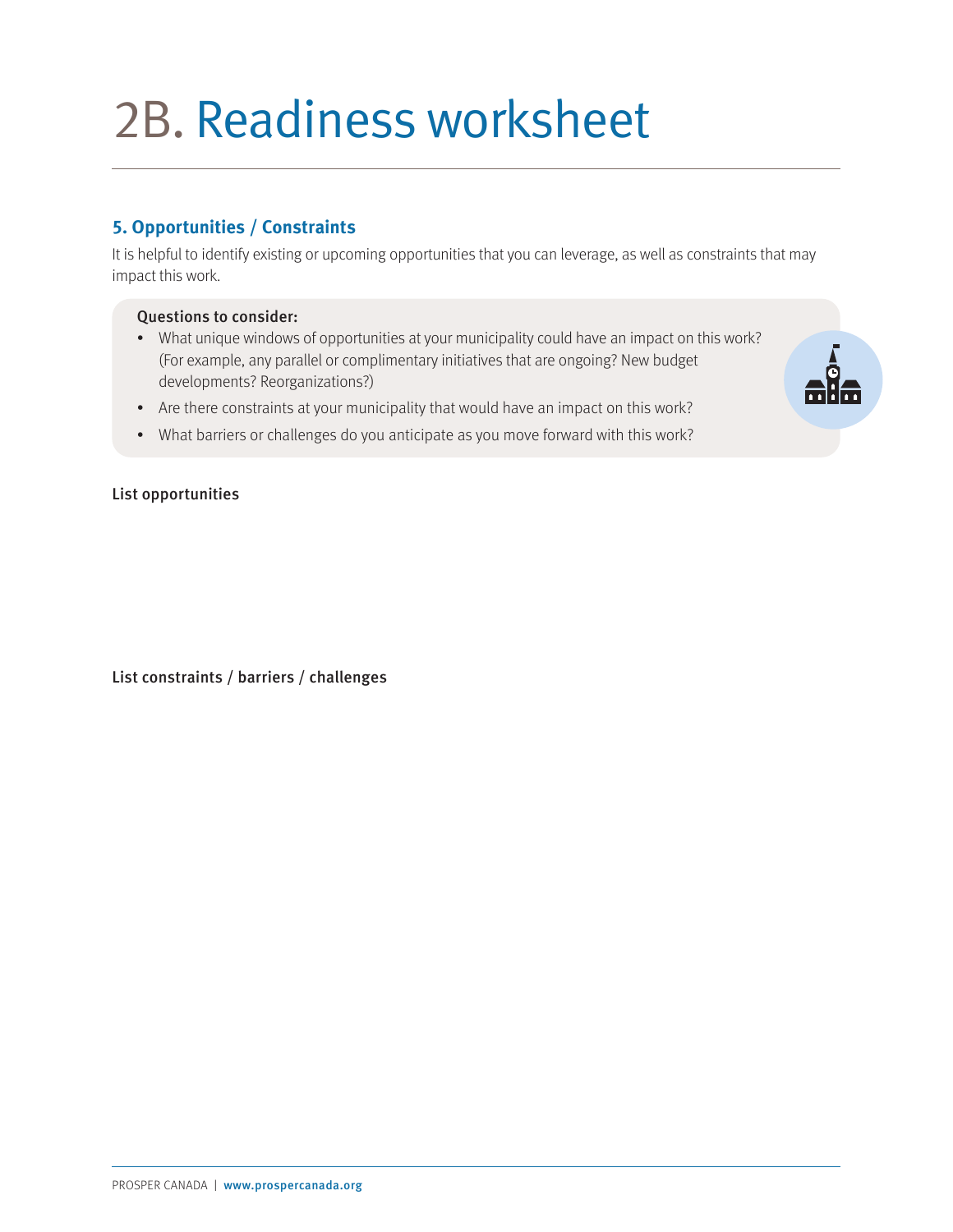# 2C. Enabling components

What are the staffing, skills and systems you have to deliver financial help services and supports? Three components, each equally important:



## **Staffing**

### What people are available to deliver the intervention, including intakes, handoffs, preparation support, follow-up?

This could be a dedicated team, skills distributed across a department, or divided up between case workers and support staff. In hybrid and partner-driven models, staffing loads can be further distributed between two organizations.

## **Skills**

### What skills do those people need to deliver their part of the intervention, across the client journey?

This might take the form of training, job aids, and simple tools to support staff in navigating tax filing complexities.



## **Systems**

What technical supports do we need to ensure smooth intake and handoffs, enable follow-up and cross-organization collaboration, and accelerate positive outcomes for clients?

Booking software, case management platforms, video chat services, and tools like the Prosper Canada **[Benefits wayfinder](https://benefitswayfinder.org/)** can all play a role in stitching together the various components of an intervention.